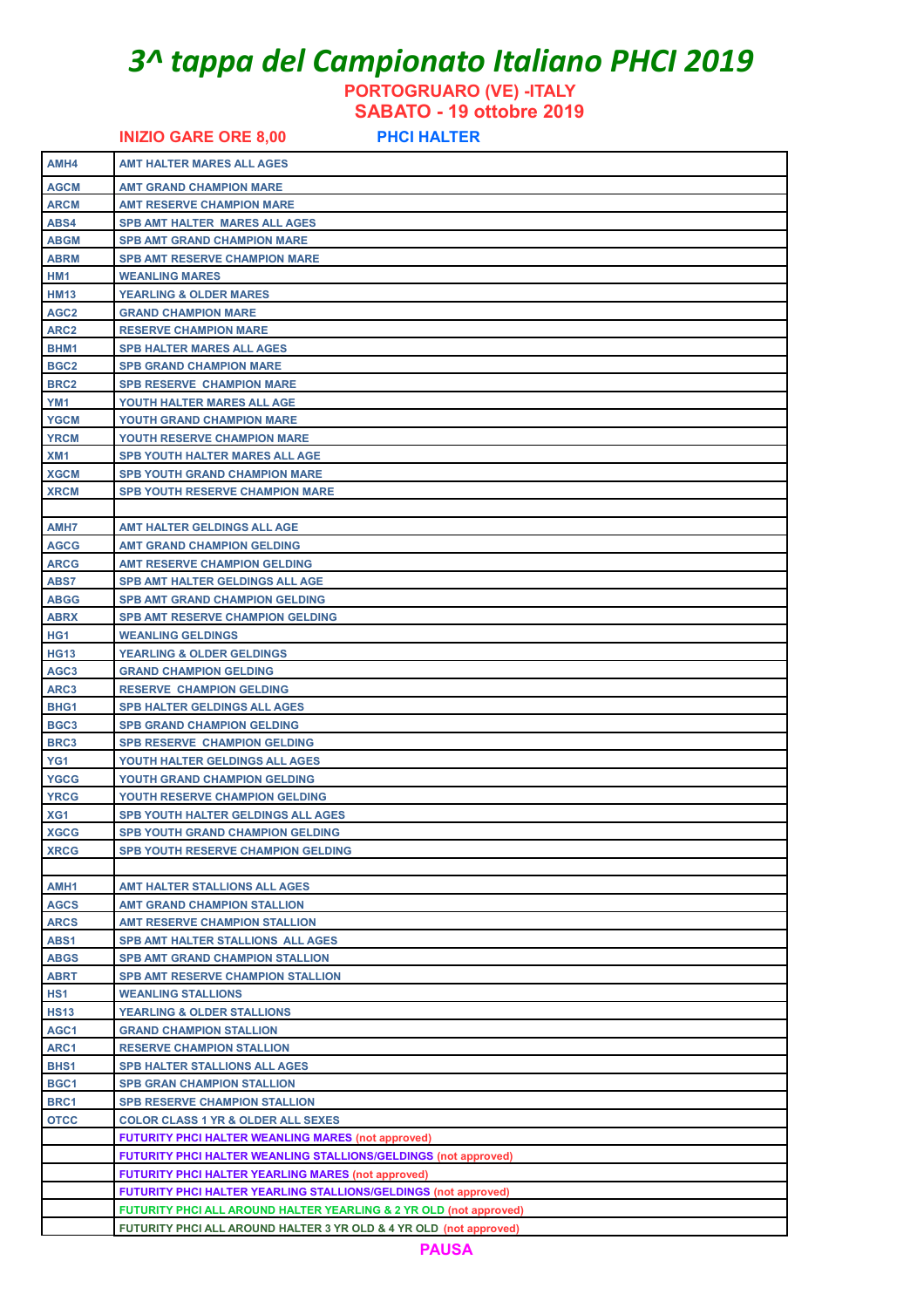## **PHCI - LONGE LINE**

| <b>LLN3 and</b><br>BLL3      | <b>OPEN YEARLING &amp; 2 YR OLD LONGE LINE and</b><br>SPB OPEN YEARLING & 2 YR OLD LONGE LINE | offered as All Paint Registries class (class within a class) |
|------------------------------|-----------------------------------------------------------------------------------------------|--------------------------------------------------------------|
| ALL1 and<br>ABL <sub>2</sub> | AMT YEARLING & 2 YR OLD LONGE LINE and<br><b>SPB AMT YEARLING &amp; 2 YR OLD LONGE LINE</b>   | offered as All Paint Registries class (class within a class) |
|                              | <b>FUTURITY PHCI YEARLING LONGE LINE (not approved)</b>                                       |                                                              |
|                              | FUTURITY PHCI ALL AROUND LONGE LINE YEARLING & 2 YR OLD (not approved)                        |                                                              |

#### **PHCI - SHOWMANSHIP**

| <b>ASH1</b> and<br><b>ABSH</b> | <b>AMT SHOWMANSHIP AT HALTER ALL AGES and</b><br>I SPB AMT SHOWMANSHIP AT HALTER ALL AGES | offered as All Paint Registries class (class within a class) |
|--------------------------------|-------------------------------------------------------------------------------------------|--------------------------------------------------------------|
| YSH1 and                       | <b>YOUTH SHOWMANSHIP 18 &amp; UNDER and</b>                                               |                                                              |
| XSH <sub>1</sub>               | I SPB YOUTH SHOWMANSHIP 18 & UNDER                                                        | offered as All Paint Registries class (class within a class) |
|                                | PHCI SHOWMANSHIP NOVICE (NOT APPROVED)                                                    |                                                              |

# **ANTE - WESTERN RIDING**

#### **PHCI - WESTERN RIDING**

| WR1 and<br>BWR1  | WESTERN RIDING ALL AGE and<br><b>SPB WESTERN RIDING ALL AGE</b> | offered as All Paint Registries class (class within a class) |
|------------------|-----------------------------------------------------------------|--------------------------------------------------------------|
| <b>GWR</b> and   | <b>GREEN WESTERN RIDING ALL AGES and</b>                        |                                                              |
| <b>BGWR</b>      | <b>SPB GREEN WESTERN RIDING ALL AGES</b>                        | offered as All Paint Registries class (class within a class  |
| AWR1 and         | AMT WESTERN RIDING ALL AGE and                                  |                                                              |
| <b>ABWR</b>      | <b>SPB AMT WESTERN RIDING ALL AGE</b>                           | offered as All Paint Registries class (class within a class) |
| YWR1 and         | YOUTH WESTERN RIDING 18 & UNDER and                             |                                                              |
| XWR <sub>1</sub> | <b>SPB YOUTH WESTERN RIDING 18 &amp; UNDER</b>                  | offered as All Paint Registries class (class within a class) |
|                  | PHCI NOVICE WESTERN RIDING (NOT APPROVED)                       |                                                              |

### **PAUSA**

# **PHCI - WESTERN PLEASURE**

| WP <sub>1</sub>  | <b>WESTERN PLEASURE ALL AGES</b>                   |  |
|------------------|----------------------------------------------------|--|
| <b>BWP1</b>      | <b>SPB WESTERN PLEASURE ALL AGES</b>               |  |
| <b>GWP</b>       | <b>GREEN WESTERN PLEASURE ALL AGES</b>             |  |
| <b>BGWP</b>      | <b>SPB GREEN WESTERN PLEASURE ALL AGES</b>         |  |
| AWP1             | AMT WESTERN PLEASURE ALL AGES                      |  |
| <b>ABWP</b>      | <b>SPB AMT WESTERN PLEASURE ALL AGES</b>           |  |
| YWP1             | <b>YOUTH WESTERN PLEASURE 18 &amp; UNDER</b>       |  |
| XWP <sub>1</sub> | <b>SPB YOUTH WESTERN PLEASURE 18 &amp; UNDER</b>   |  |
|                  | <b>PHCI NOVICE WESTERN PLEASURE (NOT APPROVED)</b> |  |

**PAUSA**

# **ANTE - HUNTER UNDER SADDLE**

# **PHCI - HUNTER UNDER SADDLE**

| BPH <sub>1</sub> | <b>HUNTER UNDER SADDLE ALL AGES</b>                                             |  |
|------------------|---------------------------------------------------------------------------------|--|
| BBH <sub>1</sub> | <b>SPB HUNTER UNDER SADDLE ALL AGES</b>                                         |  |
| <b>GHU</b>       | <b>GREEN HUNTER UNDER SADDLE ALL AGES</b>                                       |  |
| <b>BGHU</b>      | <b>SPB GREEN HUNTER UNDER SADDLE ALL AGES</b>                                   |  |
| ABH <sub>1</sub> | AMT HUNTER UNDER SADDLE ALL AGE                                                 |  |
| <b>ABBH</b>      | <b>SPB AMT HUNTER UNDER SADDLE ALL AGES</b>                                     |  |
| YBH <sub>1</sub> | YOUTH HUNTER UNDER SADDLE 18 & UNDER                                            |  |
| XBH <sub>1</sub> | <b>SPB YOUTH HUNTER UNDER SADDLE 18 &amp; UNDER</b>                             |  |
|                  | PHCI NOVICE HUNTER UNDER SADDLE (NOT APPROVED)                                  |  |
|                  | <b>FUTURITY PHCI 2 YR OLD HUNTER UNDER SADDLE (not approved)</b>                |  |
|                  | <b>FUTURITY PHCI 3 YR OLD HUNTER UNDER SADDLE (not approved)</b>                |  |
|                  | FUTURITY PHCI ALL AROUND HUNTER UNDER SADDLE 3 YR OLD & 4 YR OLD (not approved) |  |

# **ANTE - HUNT SEAT EQUITATION**

# **PHCI - HUNT SEAT EQUITATION**

| <b>AHS1 and</b><br><b>ABHS</b> | <b>AMT HUNT SEAT EQUITATION ALL AGES and</b><br><b>I SPB AMT HUNT SEAT EQUITATION ALL AGES</b> | offered as All Paint Registries class (class within a class) |
|--------------------------------|------------------------------------------------------------------------------------------------|--------------------------------------------------------------|
| YEE1 and                       | YOUTH HUNT SEAT EQUITATION 18 & UNDER and                                                      |                                                              |
| XEE <sub>1</sub>               | <b>SPB YOUTH HUNT SEAT EQUITATION 18 &amp; UNDER</b>                                           | offered as All Paint Registries class (class within a class) |
|                                | PHCI NOVICE HUNT SEAT EQUITATION (NOT APPROVED)                                                |                                                              |